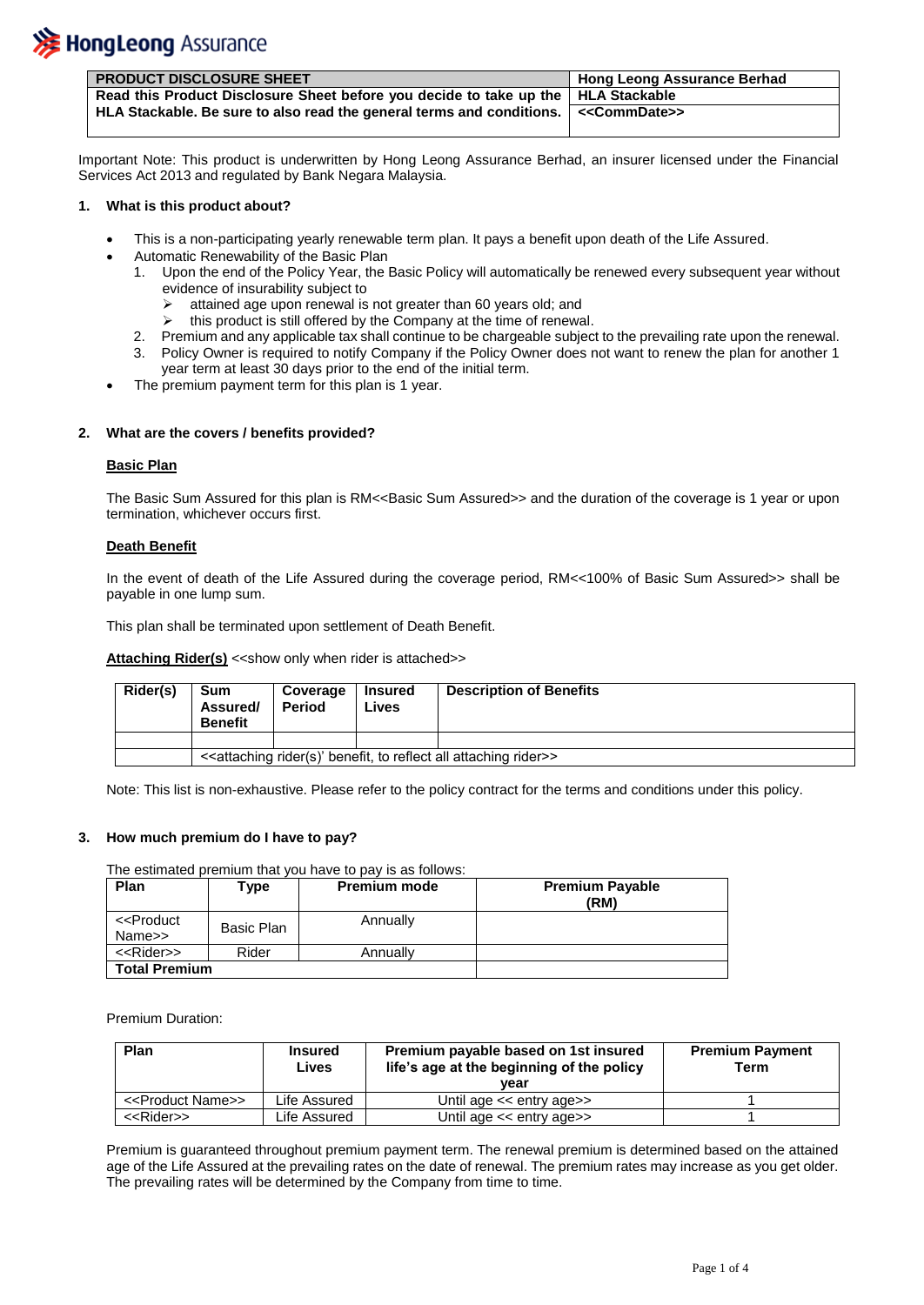# **>>** Hong Leong Assurance

Note:

- It is important that you receive and keep the receipt(s) of your payments as proof of payment of premiums.
- Riders are optional and can provide additional protection or enhance existing benefits payable under your basic policy.
- Upon the end of the Rider Year, the Rider(s) will automatically be renewed every subsequent year without evidence of insurability subject to
	- $\triangleright$  attained age upon renewal is not greater than 60 years old; and
	- $\triangleright$  this product is still offered by the Company at the time of renewal.
	- Premium and any applicable tax shall continue to be chargeable subject to the prevailing rate upon the renewal.
- Policy Owner is required to notify Company if the Policy Owner does not want to renew the plan for another 1 year term at least 30 days prior to the end of the initial term.

#### **4. What are the fees and charges I have to pay?**

16.67% of premium paid will be paid as commission to Agents, Independent Financial Advisors (IFA), Brokers or Bancassurance partners, whomever is applicable.

#### **5. What are some of the key terms and conditions that I should be aware of?**

- Importance of disclosure you must disclose all material facts such as medical condition, and state your age correctly.
- Free-look period you may cancel your policy by returning the policy within fifteen (15) days from the date of delivery of the policy. The Total Relevant Amount Payable that you have paid (less any medical fee incurred) will be refunded to you.
- You should satisfy yourself that this plan will best serve your needs and that the Total Relevant Amount Payable under this plan is an amount you can afford.
- The coverage will cease on the day after the expiry date and liability of the insurance company shall cease immediately after the expiry date.
- There are provisions for nomination and assignment. Please be advised to nominate a nominee and ensure that the nominee is aware of the policy that you have purchased.
- Please note the likely implications of switching policy from one insurer to another or transferring from one type of insurance plan to another – for example, you may be subject to new terms and conditions of the new policy or of the new insurer.
- All applications are subject to underwriting approval.

Note: This list is non-exhaustive. Please refer to the policy contract for the terms and conditions under this policy.

# **6. What are the major exclusions under this policy?**

#### **A) Basic Plan**

# **Death Benefit**

If the Life Assured, whether sane or insane, commits suicide within twelve (12) months from the Issue Date or the Reinstatement Date, whichever is later, this Policy shall become void and we shall return the Total Relevant Amount Payable paid without interest after deducting any amount due to us under this Policy.

**B)** Attaching Rider(s) << show only when rider is attached>>

| Rider(s)                             | <b>Insured Lives</b> | <b>Exclusions</b> |
|--------------------------------------|----------------------|-------------------|
|                                      |                      |                   |
| << to reflect all attaching rider >> |                      |                   |

Note: This list is non-exhaustive. Please refer to the policy contract for the full list of exclusions under this policy.

# **7. Can I cancel my policy?**

# **A) Basic Plan**

You may cancel the policy by giving a written notice to Hong Leong Assurance Berhad.

#### For Perlindungan Tenang Voucher Redemption

For any cancellation during free-look period, no cash refund will be provided. However, you can reuse your Perlindungan Tenang Voucher on the next purchase of any Perlindungan Tenang products.

#### For non-Perlindungan Tenang Voucher Redemption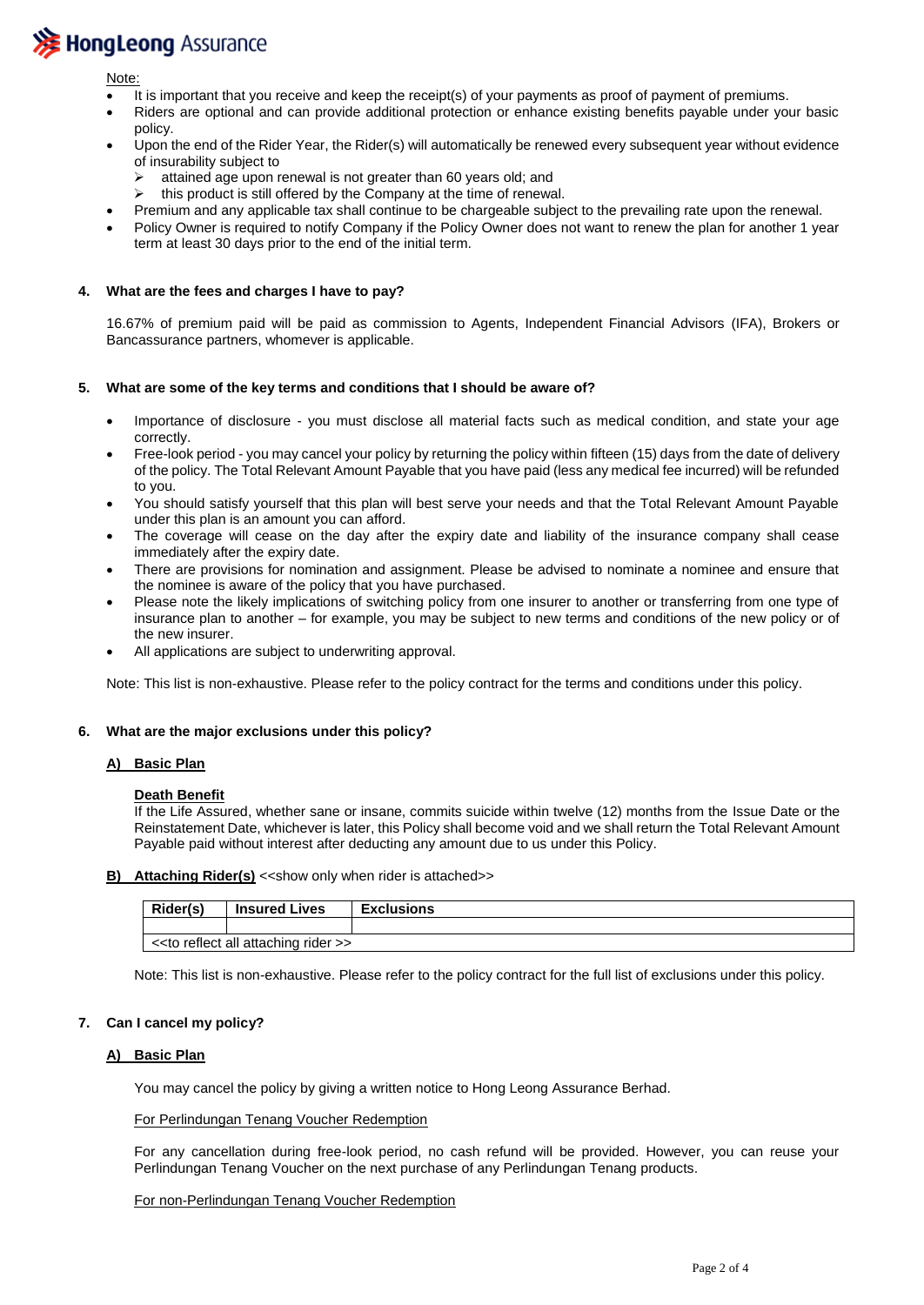

For any cancellation during free-look period, the Company shall refund any Total Relevant Amount Payable which has been paid without interest less any expenses which may have been incurred by the Company for any medical examination of the Life Assured.

**B)** Attaching Rider(s) << show only when rider is attached>>

|                                      | Rider(s) | <b>Cancellation Entitlement</b> |  |  |
|--------------------------------------|----------|---------------------------------|--|--|
|                                      |          |                                 |  |  |
| << to reflect all attaching rider >> |          |                                 |  |  |

#### **8. What do I need to do if there are changes to my contact details?**

It is important that you inform us of any change in your contact details (including that of the nominee and/or trustee) to ensure that all correspondences reach you and/or nominee/trustee in a timely manner.

#### **9. Where can I get further information?**

Should you require additional information about life insurance, please refer to the insuranceinfo booklet on 'Life Insurance', available at all our branches or you can obtain a copy from our Customer Service.

If you have any enquiries, please contact us at:

**Level 3, Tower B, PJ City Development No 15A, Jalan 219, Seksyen 51A 46100 Petaling Jaya, Selangor P.O.Box 120, 46710 Petaling Jaya**

**Tel: 03 - 7650 1818 Fax: 03 - 7650 1991 Website:** [www.hla.com.my](http://www.hla.com.my/) 

#### **10. Other similar types of cover available**

Please refer to our Customer Service for other similar types of cover available.

**IMPORTANT NOTE: YOU SHOULD SATISFY YOURSELF THAT THIS POLICY WILL BEST SERVE YOUR NEEDS. YOU SHOULD READ AND UNDERSTAND THE INSURANCE POLICY AND CONTACT THE INSURANCE COMPANY DIRECTLY FOR MORE INFORMATION.**

The information provided in this disclosure sheet is valid as at <<CommDate>>.